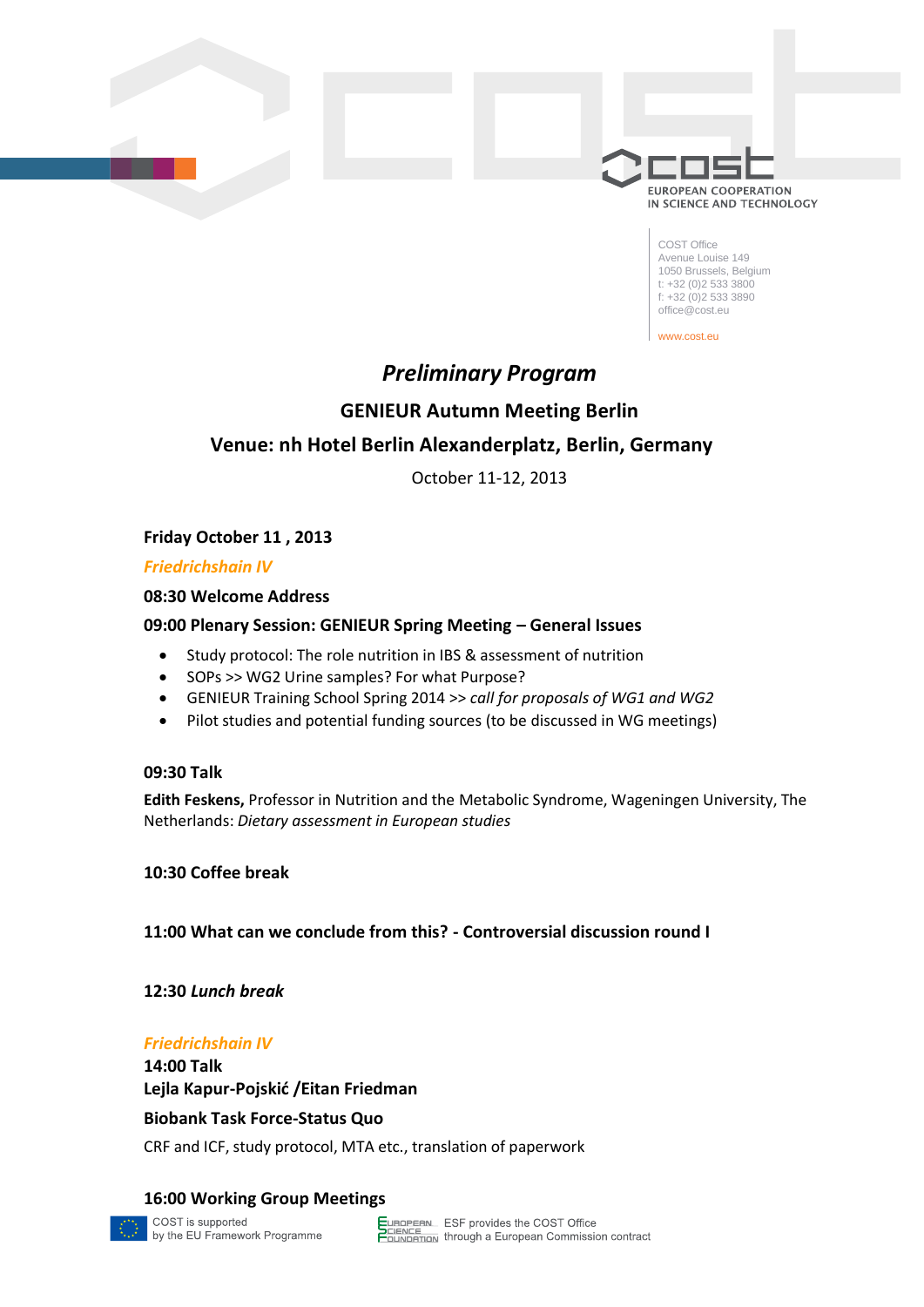**Working group meetings - Summary of guidelines and plans, preparation of presentation for the Working Group Mixer**

#### *Friedrichshain IV*

*WG no.1: Clinics: Establishment of gold standard for patient recruitment and characterization Summary of last meeting GENIEUR Training School Spring 2014 Collaborative efforts/pilot studies and potential funding sources Potential STSMs?*

#### *Eichenwald*

*WG no.2: Definition of quantitative traits as intermediate phenotypes for IBS Summary of last meeting Status quo SOPs GENIEUR Training School Spring 2014 Collaborative efforts/pilot studies and potential funding sources Potential STSMs?*

#### *Erlengrund*

*WG no.3: Genetic studies in IBS Summary of last meeting Approval of SOPs/Questionnaires Collaborative efforts/pilot studies and potential funding sources Potential STSMs?*

#### *Tannenwald*

#### *WG no.4: Microbiome studies in IBS*

*Pilot study*

- Dietary data collection
- Recruitement of subjects: participating study centers
- Number of subjects
- Additional information (CRF's)
- Microbiota analyses

*Collaborative publication* (Discussion on writing a collaborative review on Microbiota and IBS. Is there still a need for a review on Microbiota in IBS? Can we identify topics that have not fully been covered by previous review papers?)

*Choice of DNA-isolation protocol*. (Last time we discussed the efforts of the International Human Microbiome Standards consortium to compare different isolation protocols and their effects especially with respect to functional metagenomics. Results will probably be presented during the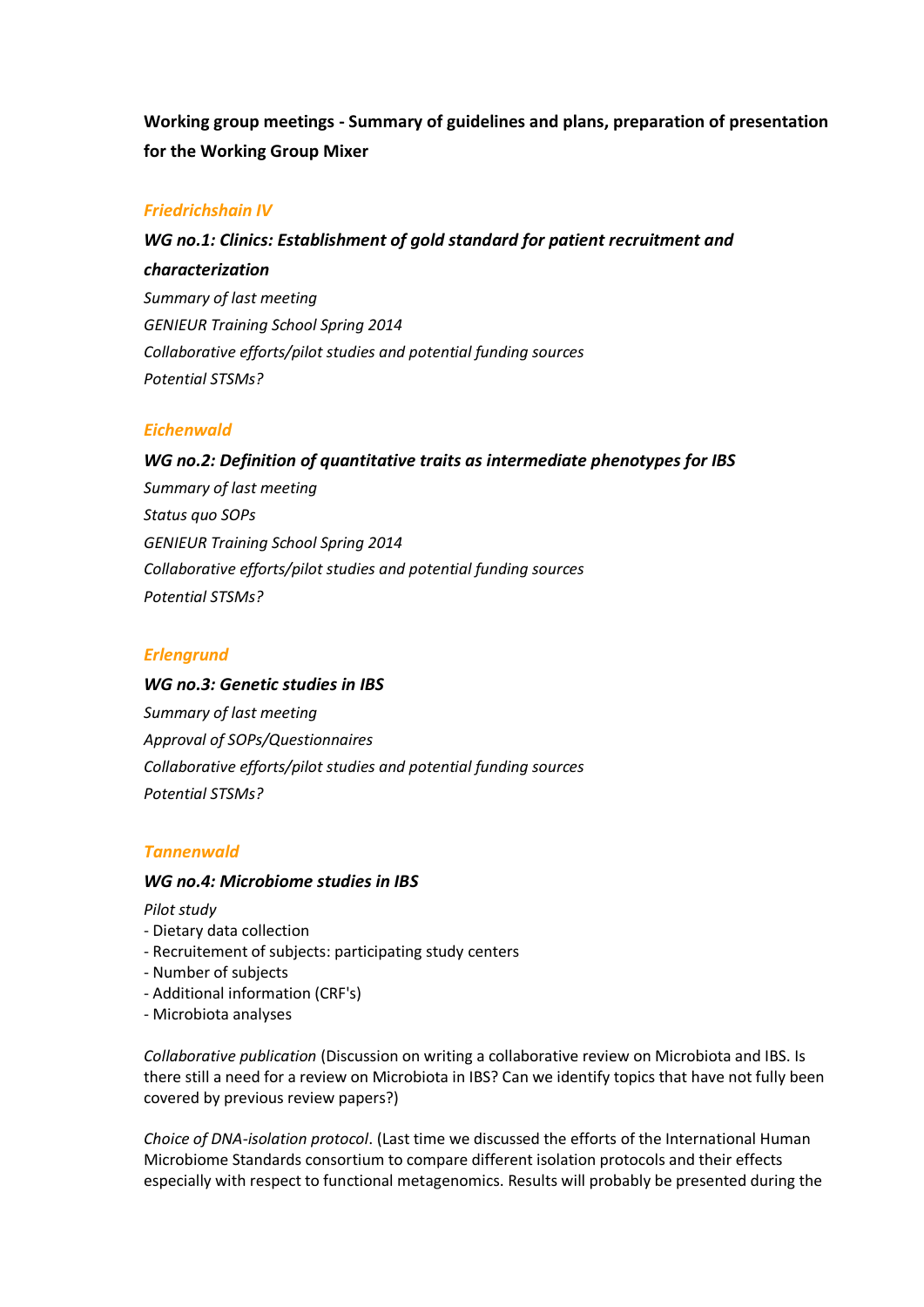International Human - Microbiome Congress in China next week. We can hopefully come back to this issue).

*Continue discussion on SOP biopsies. Potential STSMs ?*

### *Friedrichshain IV*

**18:00 Working Group Mixer followed by controversial discussion round II**

**19:00 Dinner & Get Together**